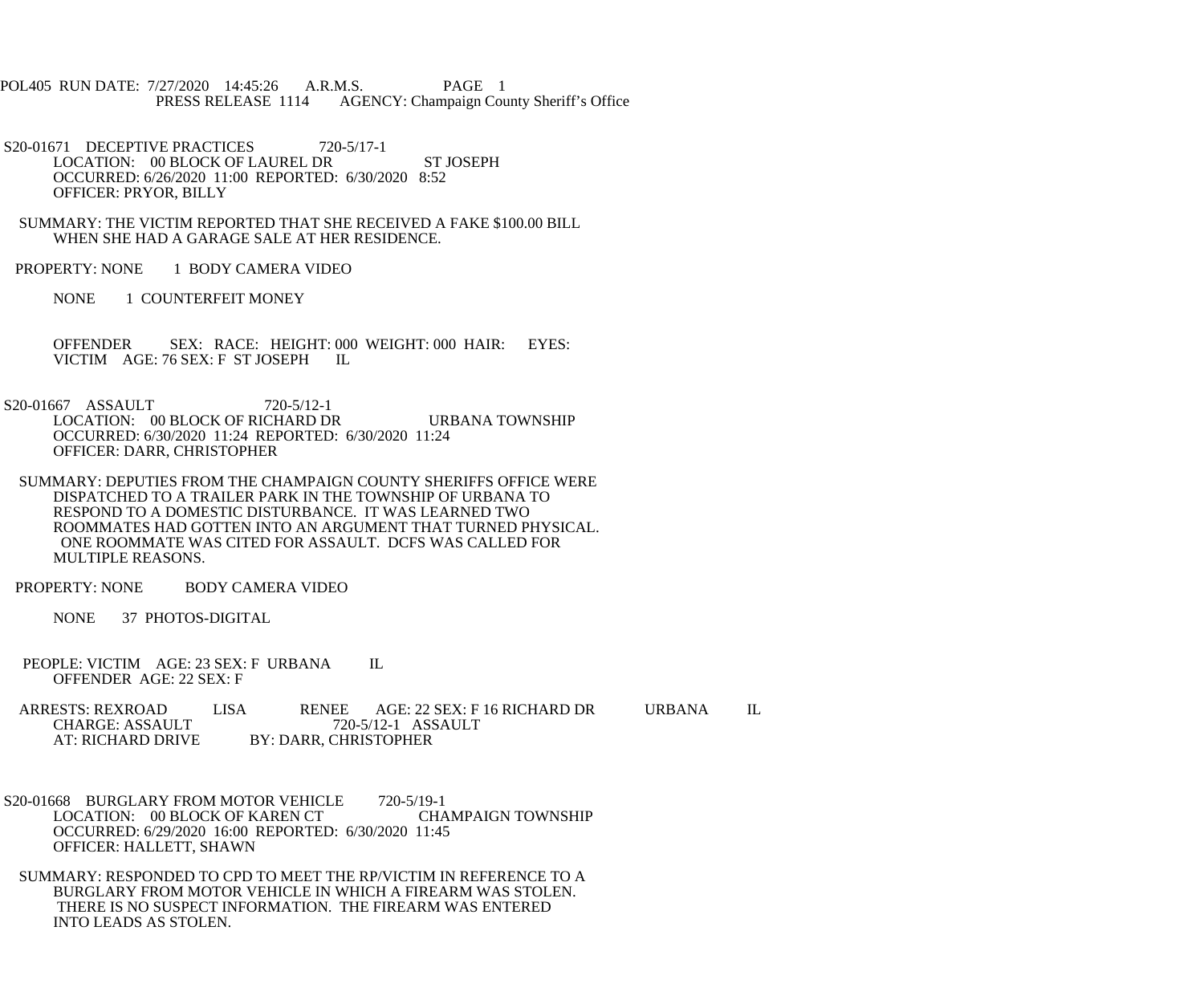## POL405 RUN DATE: 7/27/2020 14:45:26 A.R.M.S. PAGE 2 PRESS RELEASE 1114 AGENCY: Champaign County Sheriff's Office

PROPERTY: STOLEN 1 CURRENCY-NOT CHECKS/BOND

- NONE 1 BODY CAMERA VIDEO
- STOLEN 1 CIGARETTES/CIGARS/TOBACCO
- STOLEN 1 FIREARMS HANDGUN

 OFFENDER SEX: RACE: HEIGHT: 000 WEIGHT: 000 HAIR: EYES: VICTIM AGE: 24 SEX: M CHAMPAIGN IL

 S20-01677 WARRANT-IN STATE CONSPIRE LOCATION: 00 BLOCK OF WB 174 W ST JOSEPH TOWNSHIP OCCURRED: 6/30/2020 20:17 REPORTED: 6/30/2020 20:17 OFFICER: WELDON, MATTHEW

- SUMMARY: DEPUTY STOPPED TO ASSIST A MOTORIST ON I74 WITH APPARENT CAR TROUBLE. THE DRIVER ADVISED THEY HELPED ANOTHER VEHICLE CHANGE A TIRE AND DID NOT NEED ASSISTANCE. METCAD ADVISED THAT THE REGISTERED OWNER OF THE VEHICLE HAD A VALID ARREST WARRANT OUT OF CHAMPAIGN COUNTY. THE DRIVER WAS PLACED UNDER ARREST AND TRANSPORTED TO THE CHAMPAIGN COUNTY SATELLITE JAIL.
- PROPERTY: NONE 3 BODY CAMERA VIDEO
- PEOPLE: VICTIM SOCIETY-WARRANTS/RECOVERED PROPERTY OFFENDER AGE: 38 SEX: M

 ARRESTS: YARBER ANDRE DAVID AGE: 38 SEX: M 515 EDGEBROOK #44 CHAMPAIGN IL CHARGE: WARRANT-IN STATE AT: 190 WB I 74 BY: WELDON, MATTHEW

S20-01680 THEFT-IDENTITY 720-5/16-30(A) LOCATION: 00 BLOCK OF 2150 N MAHOMET TOWNSHIP OCCURRED: 7/01/2020 13:38 REPORTED: 7/01/2020 13:39 OFFICER: BIALESCHKI, DOUG

- SUMMARY: R-P CALLED TO REPORT THAT AN UNKNOWN PERSON SET UP A VERIZON ACCOUNT IN HER NAME, USING HER 11 YR OLD MAIDEN NAME.
- PROPERTY: NONE 1 BODY CAMERA VIDEO

 OFFENDER SEX: RACE: HEIGHT: 000 WEIGHT: 000 HAIR: EYES: VICTIM AGE: 39 SEX: F MAHOMET IL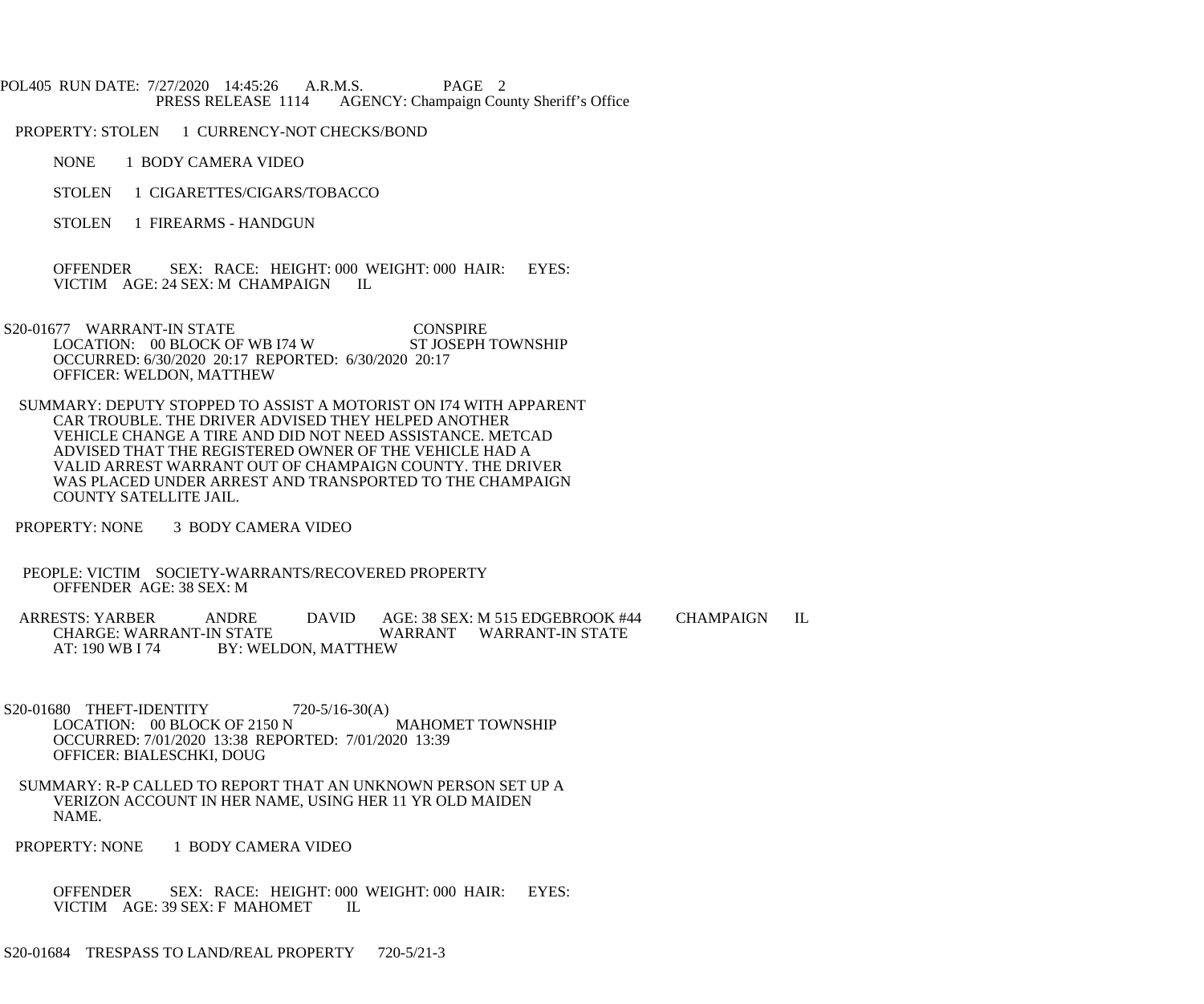POL405 RUN DATE: 7/27/2020 14:45:26 A.R.M.S. PAGE 3<br>PRESS RELEASE 1114 AGENCY: Champaign Cou AGENCY: Champaign County Sheriff's Office LOCATION: 00 BLOCK OF MAIN ST N ST JOSEPH OCCURRED: 6/30/2020 20:00 REPORTED: 7/01/2020 17:45 OFFICER: DEROUCHIE, ROBERT

 SUMMARY: I WAS FLAGGED DOWN BY A PROPERTY OWNER IN THE VILLAGE OF ST. JOSEPH IN REFERENCE TO SUBJECTS LOITERING ON THE PROPERTY. EVIDENCE WAS DISCOVERED INSIDE. SUSPECTS HAVE NOT BEEN LOCATED.

PROPERTY: NONE 1 BODY CAMERA VIDEO

NONE 1 PHOTOGRAPHS

 OFFENDER AGE: 19 SEX: F OFFENDER AGE: 20 SEX: M VICTIM AGE: 48 SEX: M ST JOSEPH IL

S20-01687 BATTERY-DOMESTIC 720-5/12-3.2 CONSPIRE<br>BATTERY-DOMESTIC 720-5/12-3.2 CONSPIRE BATTERY-DOMESTIC 720-5/12-3.2 CONSPIRE<br>LOCATION: 00 BLOCK OF PERKINS RD URBANA TOWNSHIP LOCATION: 00 BLOCK OF PERKINS RD OCCURRED: 7/01/2020 17:05 REPORTED: 7/01/2020 19:03 OFFICER: CARLSON,CHRISTOPHER T

 SUMMARY: ON 07/01/2020 AT 1923 HOURS, CCSO DEPUTIES WERE DISPATCHED TO AN ADDRESS IN URBANA FOR A REPORTED DOMESTIC BATTERY. BOTH PARTIES WERE LOCATED AND INTERVIEWED. BATTERY THAT OCCURRED WAS MUTUAL. NO ARREST MADE AT THIS TIME.

PROPERTY: NONE PHOTOS-DIGITAL

NONE BODY CAMERA VIDEO

 OFFENDER AGE: 31 SEX: F OFFENDER AGE: 51 SEX: F VICTIM AGE: 31 SEX: F URBANA IL<br>VICTIM AGE: 51 SEX: F URBANA IL VICTIM AGE: 51 SEX: F URBANA

S20-01691 DEL/MANUF CANNABIS OVER 30 G -FEL 720-550/5(D,E,F,G) CONSPIRE<br>CONSPIRE CONSPIRE SUSPICIOUS AUTO LOCATION: 00 BLOCK OF DODSON DR URBANA TOWNSHIP OCCURRED: 7/02/2020 4:45 REPORTED: 7/02/2020 4:45 OFFICER: CHRISTENSEN, CORY

 SUMMARY: DEPUTIES WERE DISPATCHED TO A SUSPICIOUS VEHICLE IN URBANA TWP. PROBABLE CAUSE SEARCH OF THE VEHICLE WAS CONDUCTED, RESULTING IN THE RECOVERY OF CANNABIS AND DRUG EQUIPMENT. AN OCCUPANT OF THE VEHICLE ADMITTED TO POSSESSING THE CANNABIS AND DRUG EQUIPMENT. THE OCCUPANT WAS ISSUED A STATE NTA FOR MANUFACTURE/DELIVER CANNABIS.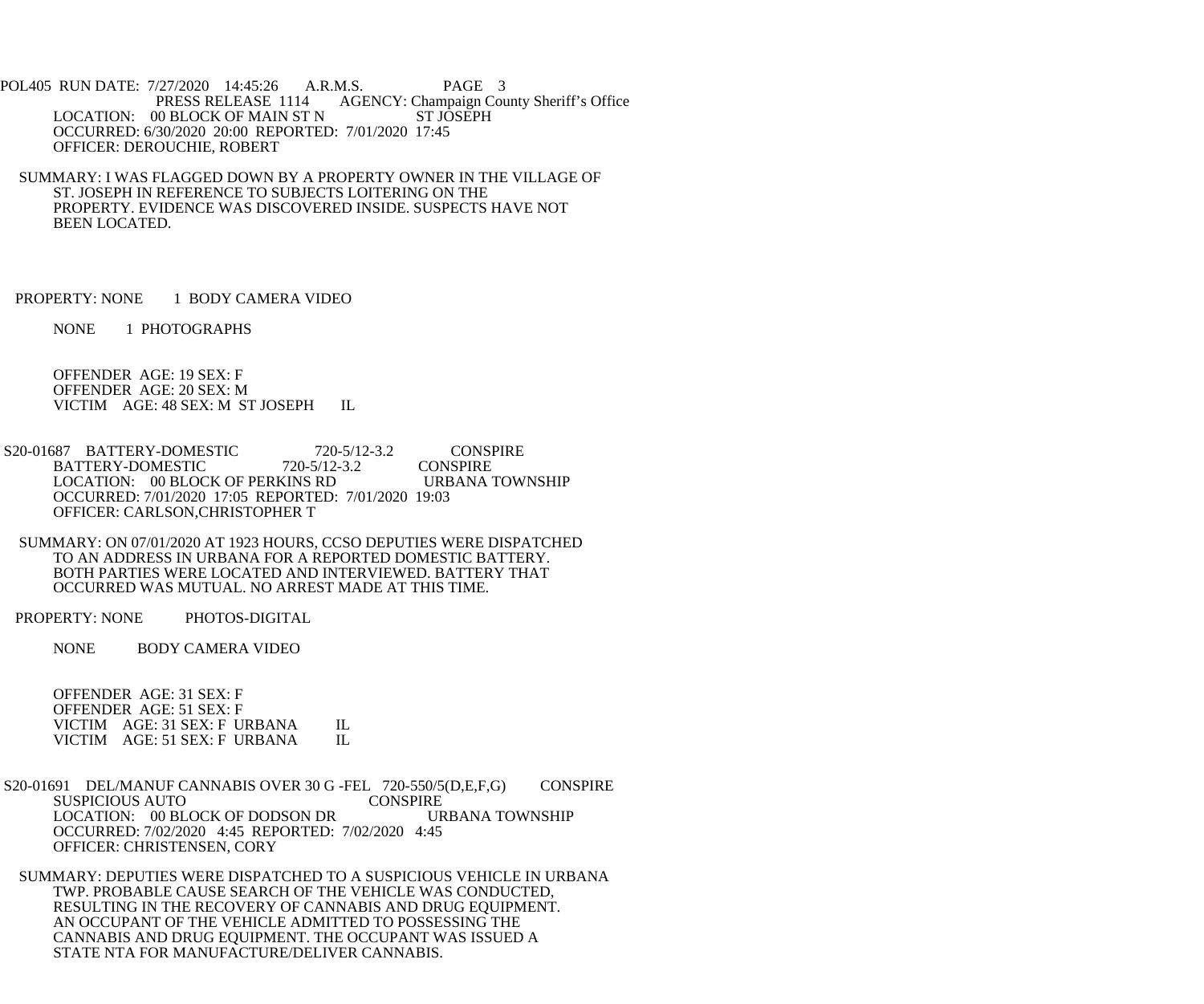| POL405 RUN DATE: 7/27/2020 14:45:26 A.R.M.S. |                    | PAGE 4                                           |  |
|----------------------------------------------|--------------------|--------------------------------------------------|--|
|                                              | PRESS RELEASE 1114 | <b>AGENCY: Champaign County Sheriff's Office</b> |  |

PROPERTY: NONE PHOTOS-DIGITAL

NONE BODY CAMERA VIDEO

 PEOPLE: VICTIM SOCIETY OFFENDER AGE: 21 SEX: M OFFENDER AGE: 22 SEX: M OFFENDER AGE: 20 SEX: M

ARRESTS: HARVEY-ROBINSON HAKEEM AGE: 21 SEX: M 2516 W SPRINGFIELD CHAMPAIGN IL<br>CHARGE: DEL/MANUF CANNABIS OVER 30 G -FEL 720-550/5(D, DEL/MANUF CANNABIS OVER 3 CHARGE: DEL/MANUF CANNABIS OVER 30 G -FEL<br>AT: DODSON DRIVE BY: CHRISTENSEN, CO. AT: DODSON DRIVE BY: CHRISTENSEN, CORY<br>HARVEY-ROBINSON HAKEEM AGE: 21 HARVEY-ROBINSON HAKEEM AGE: 21 SEX: M 2516 W SPRINGFIELD CHAMPAIGN IL CHARGE: SUSPICIOUS AUTO SUSPICIOUS SUSPICIOUS AUTO AT: DODSON DRIVE BY: CHRISTENSEN. CORY BY: CHRISTENSEN, CORY

 S20-01692 BATTERY 720-5/12-3 LOCATION: 00 BLOCK OF CUNNINGHAM AV URBANA TOWNSHIP OCCURRED: 7/02/2020 5:00 REPORTED: 7/02/2020 5:44 OFFICER: REIFSTECK, CHASE

 SUMMARY: ON THURSDAY (07/02/20) AT APPROXIMATELY 0545 HRS, CHAMPAIGN COUNTY DEPUTY SHERIFFS WERE DISPATCHED TO A MOTEL IN THE URBANA TOWNSHIP, FOR A BATTERY THAT HAD JUST OCCURRED. UPON ARRIVAL, A NARRATIVE WAS OBTAINED FROM THE RP AND VICTIM. IT WAS REPORTED THAT THE VICTIM, THE MALE MANAGER ON DUTY, HAD CONFRONTED TWO UNKNOWN MALES, THAT WERE KNOCKING ON THE DOORS OF NUMEROUS MOTEL ROOMS. ONE MALE SLAPPED HIS CELL PHONE OUT OF HIS HAND, SLAPPING HIS HAND AS WELL, AND THE OTHER MALE SPIT IN THE VICTIM'S FACE. NO SUSPECTS HAVE BEEN IDENTIFIED AT THIS TIME.

PROPERTY: NONE BODY CAMERA VIDEO

NONE PHOTOS-DIGITAL

 OFFENDER SEX: M RACE: B HEIGHT: 000 WEIGHT: 000 HAIR: BLK EYES: BRO DESCR: BLK TSHIRT/BLK ADDIDAS SWEATPANTS;BLK WHI SHOES OFFENDER SEX: M RACE: W HEIGHT: 000 WEIGHT: 000 HAIR: BRO EYES: DESCR: CAMO TSHIRT/BLK SHORTS/BLK BACKPACK/SKATEBOARD SHOES VICTIM AGE: 42 SEX: M VILLA GROVE IL

S20-01698 DOMESTIC DISPUTE 750-60-101 LOCATION: 00 BLOCK OF VORCEY ST N TOLONO OCCURRED: 7/03/2020 0:00 REPORTED: 7/03/2020 2:02 OFFICER: REIFSTECK, CHASE

SUMMARY: ON FRIDAY (07/03/20) AT APPROXIMATELY 0204 HRS, CHAMPAIGN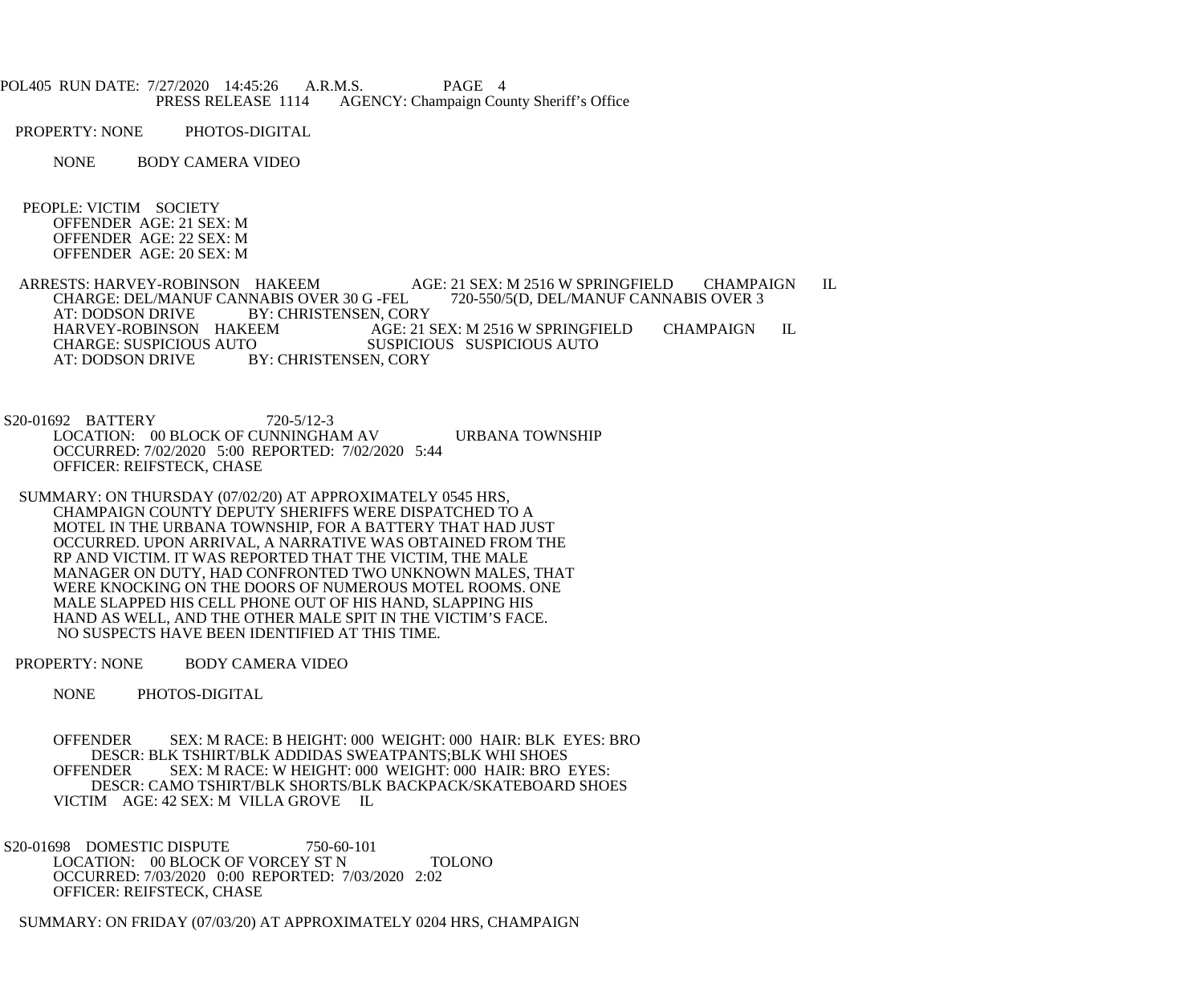POL405 RUN DATE: 7/27/2020 14:45:26 A.R.M.S. PAGE 5<br>PRESS RELEASE 1114 AGENCY: Champaign Cou AGENCY: Champaign County Sheriff's Office COUNTY DEPUTY SHERIFFS WERE DISPATCHED TO A RESIDENCE IN TOLONO, FOR A DOMESTIC DISPUTE. UPON ARRIVAL, A NARRATIVE WAS OBTAINED FROM BOTH PARTIES INVOLVED. THE INCIDENT WAS DEEMED A VERBAL ONLY ALTERCATION, THAT BEGAN OVER CONCERNS OF THE MALE HALF CHEATING. THE MALE AND FEMALE INVOLVED, WERE SEPARATED FOR THE NIGHT.

PROPERTY: NONE BODY CAMERA VIDEO

NONE BODY CAMERA VIDEO

 OFFENDER AGE: 34 SEX: M VICTIM AGE: 35 SEX: F TOLONO IL

- S20-01699 HARASSMENT BY ELECTRONIC COMMUNICAT 720-5/26.5-3 LOCATION: 00 BLOCK OF ASHLYN DR FISHER OCCURRED: 7/03/2020 6:30 REPORTED: 7/03/2020 7:17 OFFICER: PRYOR, BILLY
- SUMMARY: THE REPORTING PERSON ADVISED HE HAS BEEN GETTING TEXT MESSAGES FROM HIS EX-WIFE AND HE HAS ASKED HER TO STOP TEXTING HIM. THE R/P ADVISED HE IS FEELING HARASSED BECAUSE SHE WOULDN'T STOP TEXTING HIM ABOUT HOW TO PICK THEIR KIDS UP.

 OFFENDER AGE: 35 SEX: F VICTIM AGE: 32 SEX: M FISHER IL

- S20-01701 THEFT-RETAIL 720-5/16-25 TRESPASS TO LAND/REAL PROPERTY 720-5/21-3 LOCATION: 00 BLOCK OF DUNLAP AV S SAVOY OCCURRED: 7/03/2020 11:20 REPORTED: 7/03/2020 11:22 OFFICER: FOSTER, SUSAN
- SUMMARY: CCSO RESPONDED TO A THEFT CALL AT THE WALMART IN THE VILLAGE OF SAVOY. THE RP, AN EMPLOYEE AT THE STORE, STATED THAT THE SUSPECT STOLE HYGIENE PRODUCTS AND LEFT THE STORE ON A BICYCLE. THE RP FURTHER STATED THAT THE SUSPECT WAS BANNED FROM THE STORE THE WEEK PRIOR FOR AN UNREPORTED THEFT. CCSO LOCATED THAT SUSPECT ON S. DUNLAP AVE. A SHORT TIME LATER WHO ADMITTED TO STEALING A CONTAINER OF BODY WASH AND FOUR TANK TOPS. THE ITEMS WERE RETURNED TO THE STORE AND THE SUSPECT WAS ISSUED AN NTA FOR RETAIL THEFT.

PROPERTY: STOLEN 1 OTHER PROPERTY THAN LISTD

- NONE BODY CAMERA VIDEO
- STOLEN 4 CLOTHING-NOT FURS

OFFENDER AGE: 19 SEX: M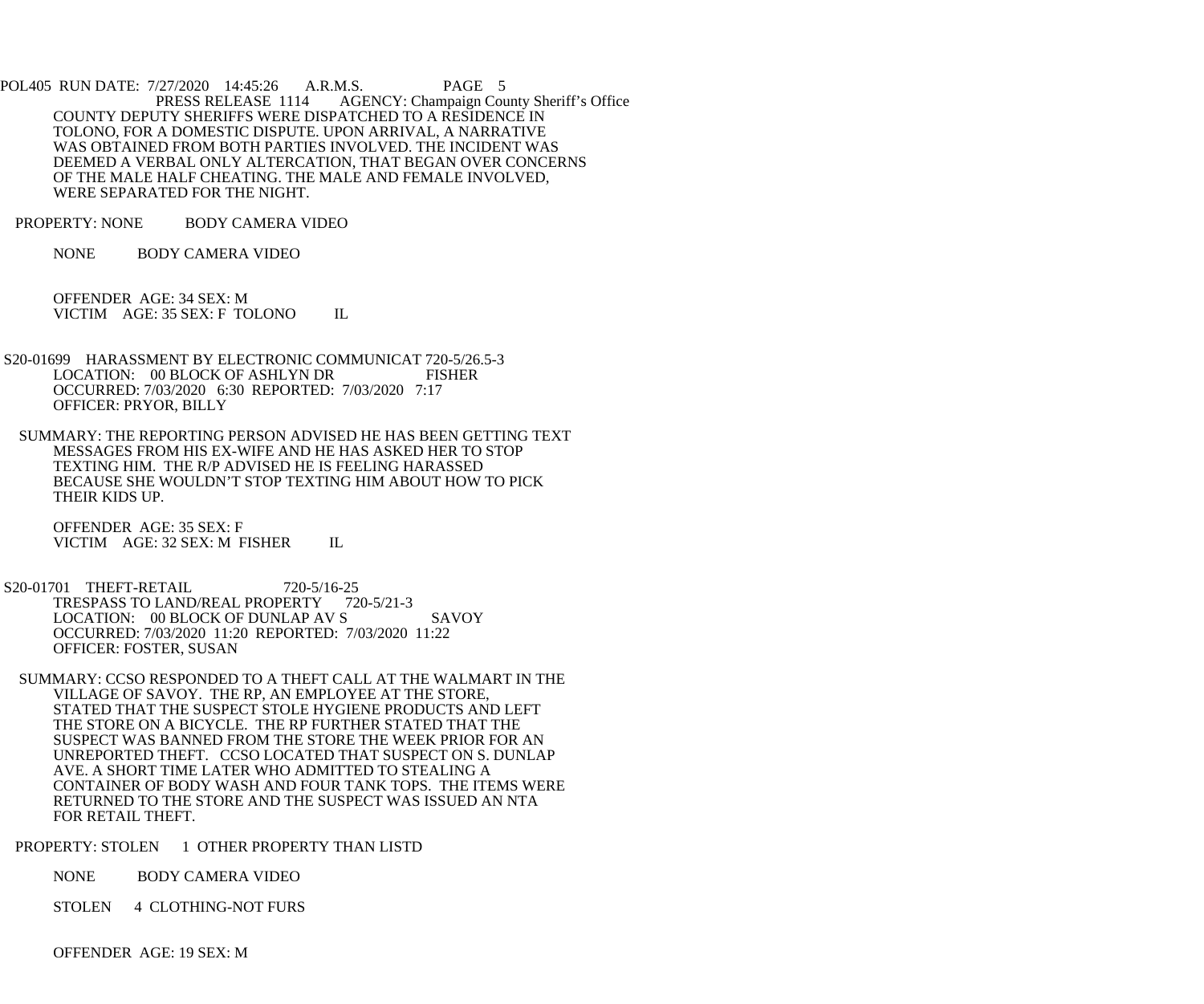- POL405 RUN DATE: 7/27/2020 14:45:26 A.R.M.S. PAGE 6<br>PRESS RELEASE 1114 AGENCY: Champaign Cou AGENCY: Champaign County Sheriff's Office<br>SAVOY IL VICTIM WALMART
- ARRESTS: COFFMAN JEREMY W AGE: 19 SEX: M HOMELESS<br>CHARGE: THEFT-RETAIL 720-5/16-25 THEFT-RETAIL 720-5/16-25 THEFT-RETAIL<br>BY: FOSTER, SUSAN AT: S DUNLAP/CHURCH
- S20-01885 THEFT OVER \$500 720-5/16-1 CONSPIRE<br>LOCATION: 3400 BLOCK OF 2700E KERR TWP LOCATION: 3400 BLOCK OF 2700E OCCURRED: 7/19/2020 16:00 REPORTED: 7/20/2020 6:24 OFFICER: CARLSON,CHRISTOPHER T
- SUMMARY: ON 07/20/2020 AT APPROXIMATELY 0700 HOURS, CCSO DEPUTIES WERE DISPATCHED TO AN ADDRESS IN KERR TOWNSHIP FOR A REPORTED TRAILER THEFT. AN INTERVIEW WAS CONDUCTED WITH THE REPORTING PARTY. DEPUTIES LEARNED AN ENCLOSED TRAILER AND ITS CONTENTS WERE STOLEN.
- PROPERTY: NONE PHOTOS-DIGITAL
	- STOLEN TOOL
	- STOLEN 1 TOOL
	- STOLEN 1 TOOL
	- STOLEN 1 TOOL
	- STOLEN 1 TOOL
	- STOLEN 1 TOOL
	- STOLEN 1 TOOL
	- NONE BODY CAMERA VIDEO
	- STOLEN 1 POWER TOOL-SHOP
	- STOLEN 1 TOOL
	- STOLEN 1 TOOL
	- STOLEN 2 TOOL
	- STOLEN OTHER PROPERTY THAN LISTD
	- STOLEN 1 TOOL
	- STOLEN 1 TOOL
	- STOLEN 1 TOOL
	- STOLEN 1 TOOL